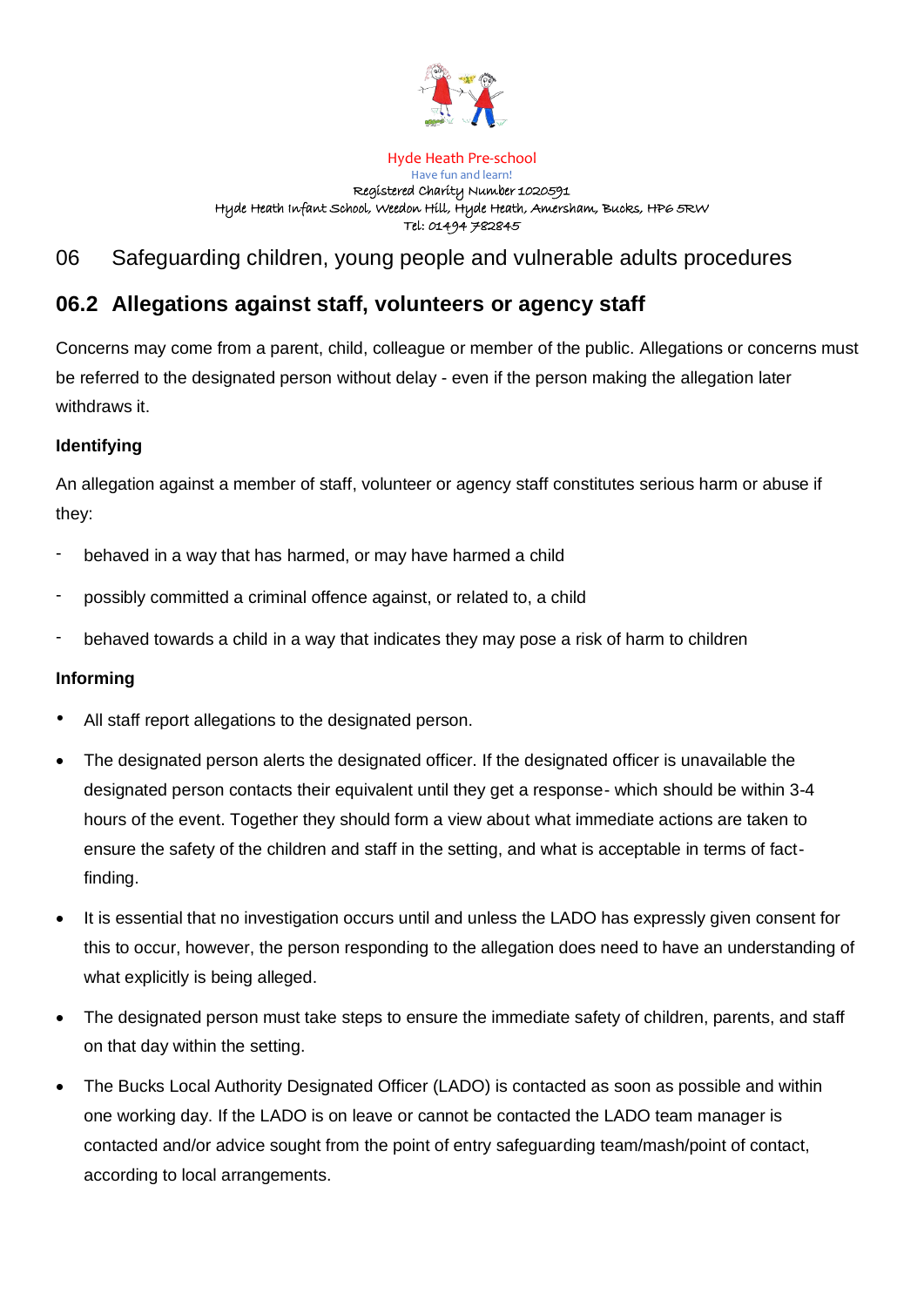- A child protection referral is made by the designated person if required. The LADO, line managers and local safeguarding children's services can advise on whether a child protection referral is required.
- The designated person asks for clarification from the LADO on the following areas:
	- what actions the designated person must take next and when and how the parents of the child are informed of the allegation
	- whether or not the LADO thinks a criminal offence may have occurred and whether the police should be informed and if so who will inform them
	- whether the LADO is happy for the setting to pursue an internal investigation without input from the LADO, or how the LADO wants to proceed
	- whether the LADO thinks the person concerned should be suspended, and whether they have any other suggestions about the actions the designated person has taken to ensure the safety of the children and staff attending the setting
- The designated person records details of discussions and liaison with the LADO including dates, type of contact, advice given, actions agreed and updates on the child's case file.
- Parents are not normally informed until discussion with the LADO has taken place, however in some circumstances the designated person may need to advise parents of an incident involving their child straight away, for example if the child has been injured and requires medical treatment.
- Staff do not investigate the matter unless the LADO has specifically advised them to investigate internally. Guidance should also be sought from the LADO regarding whether or not suspension should be considered. The person dealing with the allegation must take steps to ensure that the immediate safety of children, parents and staff is assured. It may be that in the short-term measures other than suspension, such as requiring a staff member to be office based for a day, or ensuring they do not work unsupervised, can be employed until contact is made with the LADO and advice given.
- The designated person ensures staff fill in 06.1b Safeguarding incident reporting form.
- If after discussion with the designated person, the LADO decides that the allegation is not obviously false, and there is cause to suspect that the child/ren is suffering or likely to suffer significant harm, then the LADO will normally refer the allegation to children's social care.
- If notification to Ofsted is required the designated person will inform Ofsted as soon as possible, but no later than 14 days after the event has occurred. The designated person will liaise with the designated officer about notifying Ofsted.
- The designated person ensures that the 06.1c Confidential safeguarding incident report form is completed and sent to the designated officer. If the designated officer is unavailable their equivalent must be contacted.
- Avenues such as performance management or coaching and supervision of staff will also be used instead of disciplinary procedures where these are appropriate and proportionate. If an allegation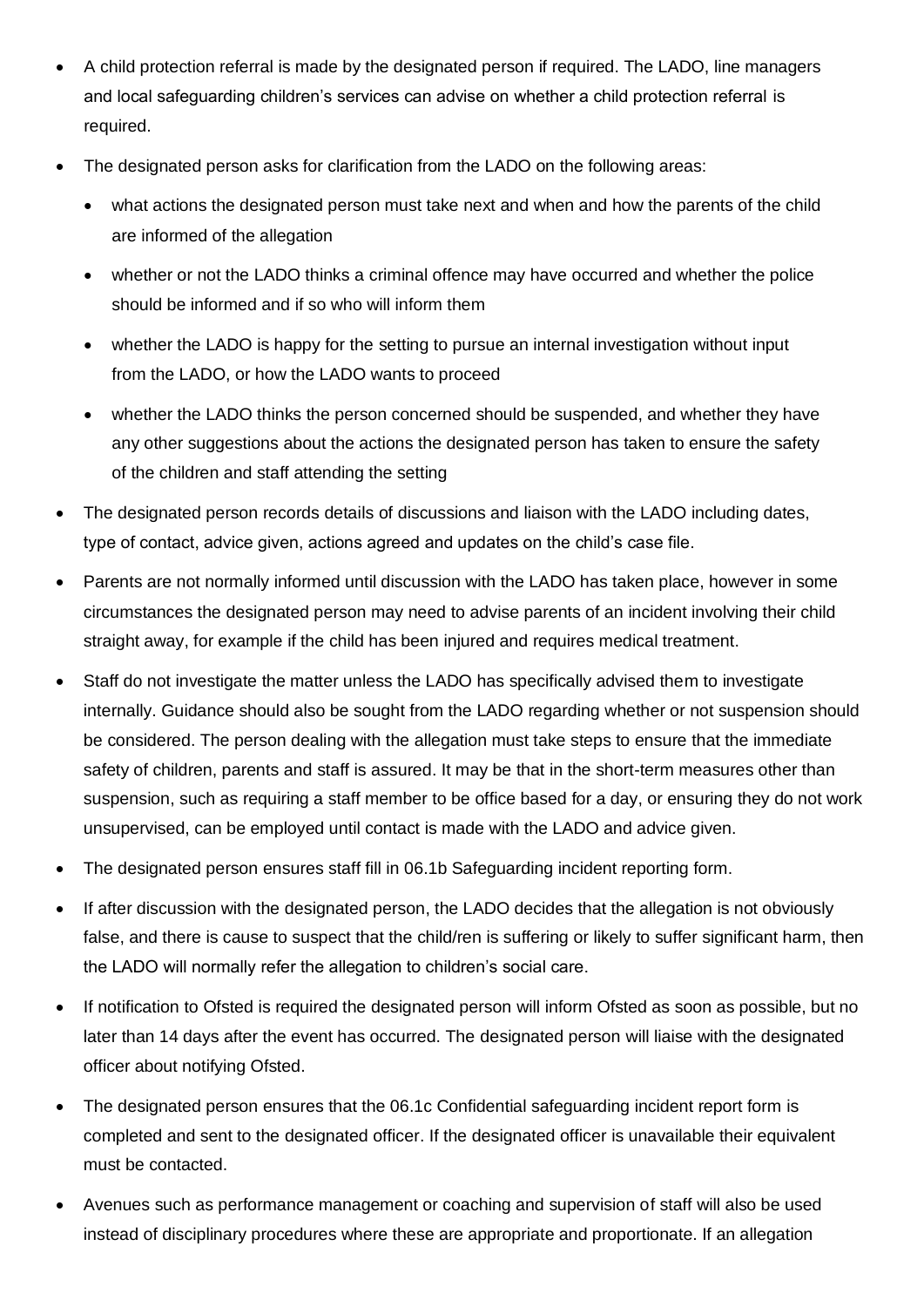is ultimately upheld the LADO may also offer a view about what would be a proportionate response in relation to the accused person.

- The designated person must consider revising or writing a new risk assessment where appropriate, for example if the incident related to an instance where a member of staff has physically intervened to ensure a child's safety, or if an incident relates to a difficulty with the environment such as where parents and staff are coming and going and doors are left open.
- All allegations are investigated even if the person involved resigns or ceases to be a volunteer.

# **Allegations against agency staff**

Any allegations against agency staff must be responded to as detailed in this procedure. In addition, the designated person must contact the agency following advice from the LADO

### **Allegations against the designated person**

- If a member of staff has concerns that the designated person has behaved in a way that indicates they are not suitable to work with children as listed above, this is reported to the designated officer who will investigate further.
- During the investigation, the designated officer will identify another suitably experienced person to take on the role of designated person.
- If an allegation is made against the designated officer, then the owners/directors/trustees are informed.

### **Recording**

- A record is made of an allegation/concern, along with supporting information, using 06.1b Safeguarding incident reporting form; normally by the practitioner who has observed the incident**.** This is then entered on the file of the child, and the 06.1a Child welfare and protection summary is completed and placed in the front of the child's file.
- If the allegation refers to more than one child, this is recorded in each child's file
- If relevant, a child protection referral is made, with details held on the child's file.

#### **Disclosure and Barring Service**

• If a member of staff is dismissed because of a proven or strong likelihood of child abuse, inappropriate behaviour towards a child**,** or other behaviour that may indicate they are unsuitable to work with children such as drug or alcohol abuse, or other concerns raised during supervision when the staff suitability checks are done, a referral to the Disclosure and Barring Service is made.

#### **Escalating concerns**

- If a member of staff believes at any time that children may be in danger due to the actions or otherwise of a member of staff or volunteer, they must discuss their concerns immediately with the designated person.
- If after discussions with the designated person**,** they still believe that appropriate action to protect children has not been taken they must speak to the designated officer.